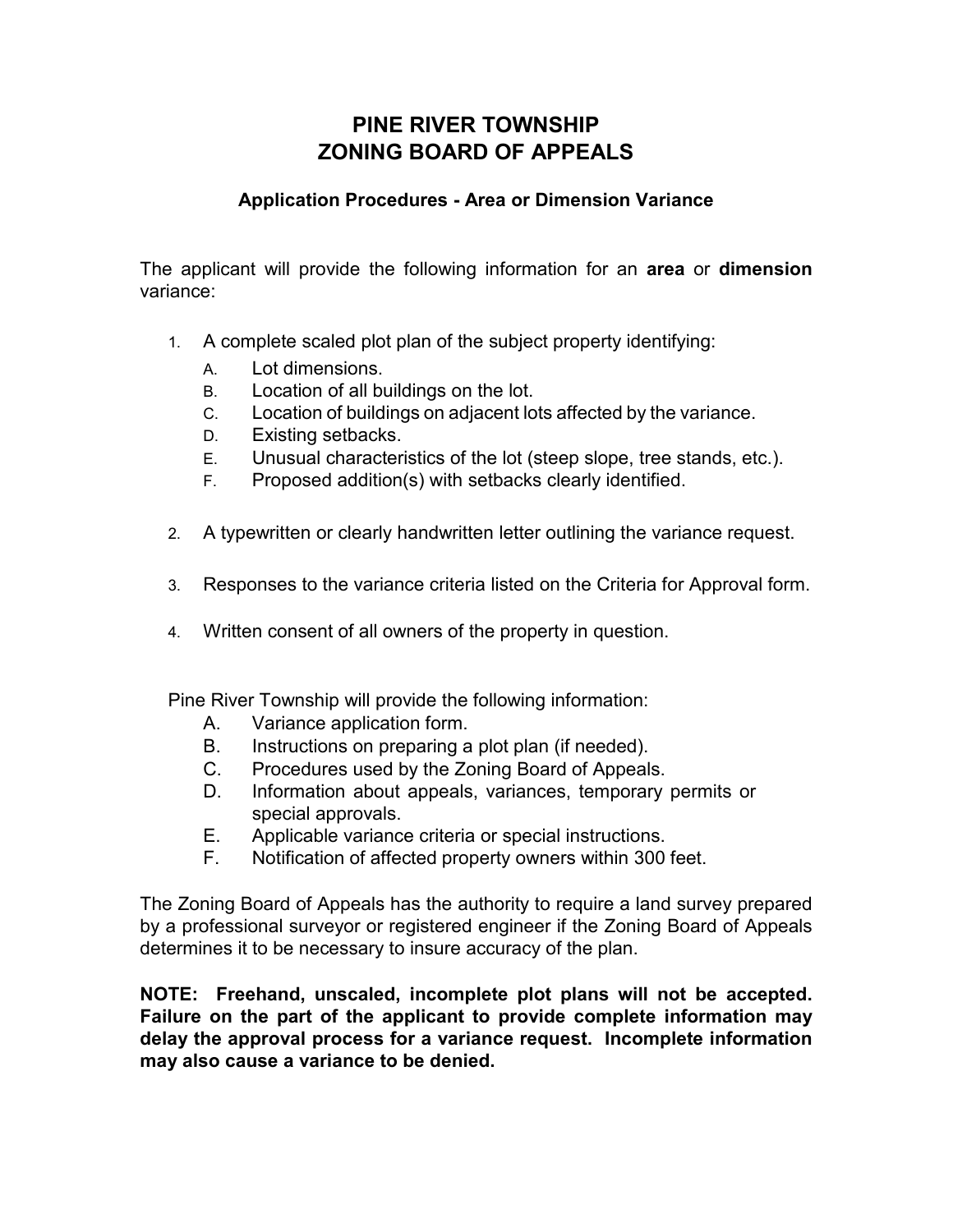# **ZONING BOARD OF APPEALS**

# **Application Form**

| Date: ________________________                                                   |                                                                         |
|----------------------------------------------------------------------------------|-------------------------------------------------------------------------|
|                                                                                  |                                                                         |
|                                                                                  |                                                                         |
|                                                                                  |                                                                         |
|                                                                                  | Appeal from Article(s): ________________, Section(s)   ________________ |
| Type of Appeal:                                                                  |                                                                         |
| Area/Dimension ______________________                                            | Use Variance ________________                                           |
| Interpretation __________________________Administrative Review _________________ |                                                                         |
|                                                                                  |                                                                         |
|                                                                                  |                                                                         |
|                                                                                  | Lot Area: __________  Lot Depth: __________  Lot Width: ________        |
| Existing Zoning of Parcel_______________                                         |                                                                         |
|                                                                                  | <b>APPLICATION FEE: \$400 payable to Pine River Township</b>            |
| <b>APPLICANT SIGNATURE</b>                                                       |                                                                         |
| NAME:                                                                            |                                                                         |
| <b>MAILING ADDRESS:</b>                                                          |                                                                         |
|                                                                                  |                                                                         |
| <b>PHONE NUMBER:</b>                                                             |                                                                         |
| <b>CELL PHONE</b>                                                                |                                                                         |
| <b>E-MAIL ADDRESS:</b>                                                           |                                                                         |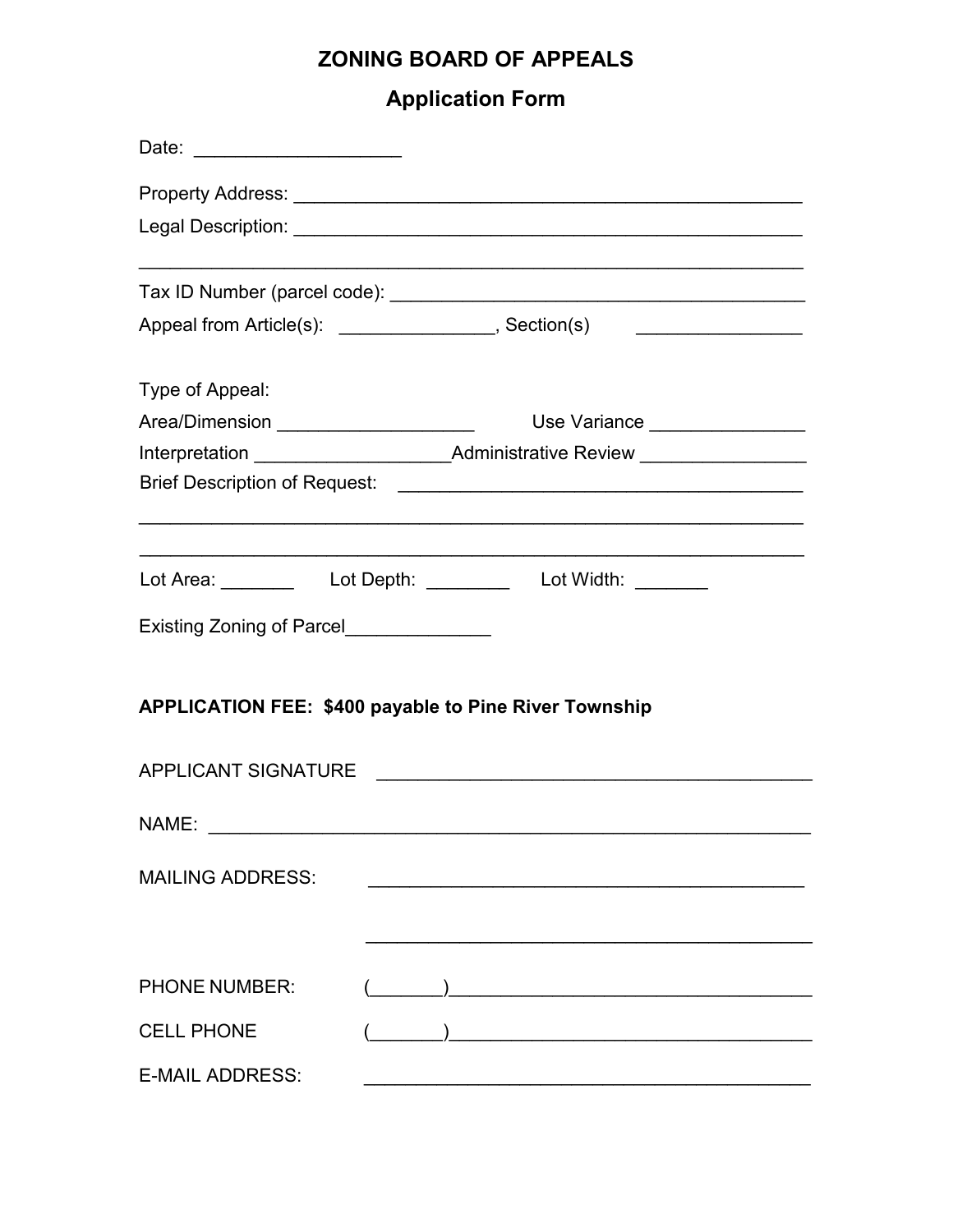**AREA OR DIMENSION (NON-USE) VARIANCES**

## **ZONING BOARD OF APPEALS Criteria for Approval**

**The Zoning Board of Appeals may grant a requested "non-use" variance only upon a finding that practical difficulties exist. A finding of practical difficulties is when the applicant has demonstrated all of the following:** 

a. How will strict compliance with restrictions governing area, setback, frontage, height, bulk, density or other non-use matters, unreasonably prevent the owner from using the property for a permitted purpose or will render ordinance conformity unnecessarily burdensome?

\_\_\_\_\_\_\_\_\_\_\_\_\_\_\_\_\_\_\_\_\_\_\_\_\_\_\_\_\_\_\_\_\_\_\_\_\_\_\_\_\_\_\_\_\_\_\_\_\_\_\_\_\_\_\_\_\_\_\_\_\_

\_\_\_\_\_\_\_\_\_\_\_\_\_\_\_\_\_\_\_\_\_\_\_\_\_\_\_\_\_\_\_\_\_\_\_\_\_\_\_\_\_\_\_\_\_\_\_\_\_\_\_\_\_\_\_\_\_\_\_\_\_

\_\_\_\_\_\_\_\_\_\_\_\_\_\_\_\_\_\_\_\_\_\_\_\_\_\_\_\_\_\_\_\_\_\_\_\_\_\_\_\_\_\_\_\_\_\_\_\_\_\_\_\_\_\_\_\_\_\_\_\_\_

\_\_\_\_\_\_\_\_\_\_\_\_\_\_\_\_\_\_\_\_\_\_\_\_\_\_\_\_\_\_\_\_\_\_\_\_\_\_\_\_\_\_\_\_\_\_\_\_\_\_\_\_\_\_\_\_\_\_\_\_\_

\_\_\_\_\_\_\_\_\_\_\_\_\_\_\_\_\_\_\_\_\_\_\_\_\_\_\_\_\_\_\_\_\_\_\_\_\_\_\_\_\_\_\_\_\_\_\_\_\_\_\_\_\_\_\_\_\_\_\_\_\_

\_\_\_\_\_\_\_\_\_\_\_\_\_\_\_\_\_\_\_\_\_\_\_\_\_\_\_\_\_\_\_\_\_\_\_\_\_\_\_\_\_\_\_\_\_\_\_\_\_\_\_\_\_\_\_\_\_\_\_\_\_

\_\_\_\_\_\_\_\_\_\_\_\_\_\_\_\_\_\_\_\_\_\_\_\_\_\_\_\_\_\_\_\_\_\_\_\_\_\_\_\_\_\_\_\_\_\_\_\_\_\_\_\_\_\_\_\_\_\_\_\_\_

\_\_\_\_\_\_\_\_\_\_\_\_\_\_\_\_\_\_\_\_\_\_\_\_\_\_\_\_\_\_\_\_\_\_\_\_\_\_\_\_\_\_\_\_\_\_\_\_\_\_\_\_\_\_\_\_\_\_\_\_\_



\_\_\_\_\_\_\_\_\_\_\_\_\_\_\_\_\_\_\_\_\_\_\_\_\_\_\_\_\_\_\_\_\_\_\_\_\_\_\_\_\_\_\_\_\_\_\_\_\_\_\_\_\_\_\_\_\_\_\_\_\_

\_\_\_\_\_\_\_\_\_\_\_\_\_\_\_\_\_\_\_\_\_\_\_\_\_\_\_\_\_\_\_\_\_\_\_\_\_\_\_\_\_\_\_\_\_\_\_\_\_\_\_\_\_\_\_\_\_\_\_\_\_

\_\_\_\_\_\_\_\_\_\_\_\_\_\_\_\_\_\_\_\_\_\_\_\_\_\_\_\_\_\_\_\_\_\_\_\_\_\_\_\_\_\_\_\_\_\_\_\_\_\_\_\_\_\_\_\_\_\_\_\_\_

\_\_\_\_\_\_\_\_\_\_\_\_\_\_\_\_\_\_\_\_\_\_\_\_\_\_\_\_\_\_\_\_\_\_\_\_\_\_\_\_\_\_\_\_\_\_\_\_\_\_\_\_\_\_\_\_\_\_\_\_\_

\_\_\_\_\_\_\_\_\_\_\_\_\_\_\_\_\_\_\_\_\_\_\_\_\_\_\_\_\_\_\_\_\_\_\_\_\_\_\_\_\_\_\_\_\_\_\_\_\_\_\_\_\_\_\_\_\_\_\_\_\_

\_\_\_\_\_\_\_\_\_\_\_\_\_\_\_\_\_\_\_\_\_\_\_\_\_\_\_\_\_\_\_\_\_\_\_\_\_\_\_\_\_\_\_\_\_\_\_\_\_\_\_\_\_\_\_\_\_\_\_\_\_

\_\_\_\_\_\_\_\_\_\_\_\_\_\_\_\_\_\_\_\_\_\_\_\_\_\_\_\_\_\_\_\_\_\_\_\_\_\_\_\_\_\_\_\_\_\_\_\_\_\_\_\_\_\_\_\_\_\_\_\_\_

\_\_\_\_\_\_\_\_\_\_\_\_\_\_\_\_\_\_\_\_\_\_\_\_\_\_\_\_\_\_\_\_\_\_\_\_\_\_\_\_\_\_\_\_\_\_\_\_\_\_\_\_\_\_\_\_\_\_\_\_\_